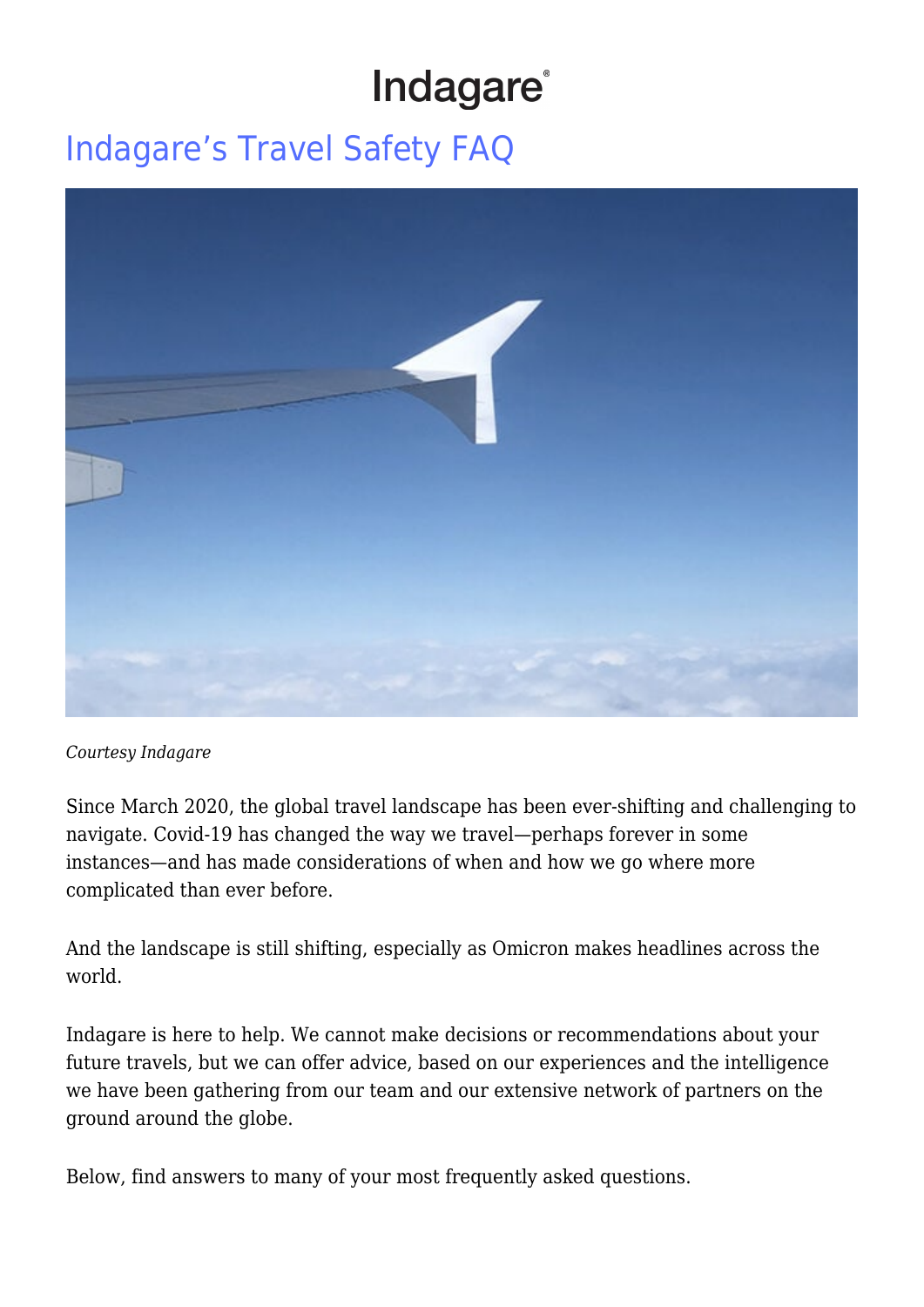*[Contact Indagare](https://www.indagare.com/contact) or your Trip Designer for more information on coronavirus travel safety, including the destinations that are open to travel, new COVID-19 hotel policies, future trip-planning advice, inspiration and ideas.*

*Indagare Members can also see our curated list of Indagare's favorite destinations open to U.S. passport holders now: [Coronavirus Travel](https://www.indagare.com/destinations/world/articles/coronavirus-travel-info) [Information: What's Open To Americans](https://www.indagare.com/destinations/world/articles/coronavirus-travel-info)*

### Pre-Travel Considerations: How to Make the Trip Go Smoothly

*These are the steps we recommend travelers consider before their departure date.*

#### **OPT FOR REFUNDABLE TRAVELS**

Travel has rarely been so unpredictable. And while airlines and hotels were initially more flexible with their cancelation policies back in 2020, recent trends have been to reinstate change fees or cancellation fees. The safest way to ensure smooth cancellations or postponements is to purchase a refundable ticket or hotel rate.

#### **GO FOR THE INSURANCE**

If the cancellation policy on your hotel, flight or car rental is forgiving, then it might not make sense to purchase additional insurance. But if there's a large advance deposit—often required on safaris, villa rentals or yacht charters—or a less relaxed cancellation policy, Indagare always recommends trip insurance. And it's important to consider that some airline cancellation policies expect you to rebook within a certain amount of time, often a year. If your travels are event-specific and unlikely to be repeatable at a future date, that insurance helps.

Only a few insurance companies are still offering Cancel For Any Reason (CFAR) policies, but these provide the most security—especially since pandemics and border closings aren't usually covered by other policies. While you aren't able to secure a full refund even with CFAR, these policies typically cover up to 75 percent of a trip's total cost in the event of cancellation.

#### **LOOK INTO GLOBAL RESCUE OPTIONS**

Having a sound plan for worst-case scenarios can help bring peace of mind. Melissa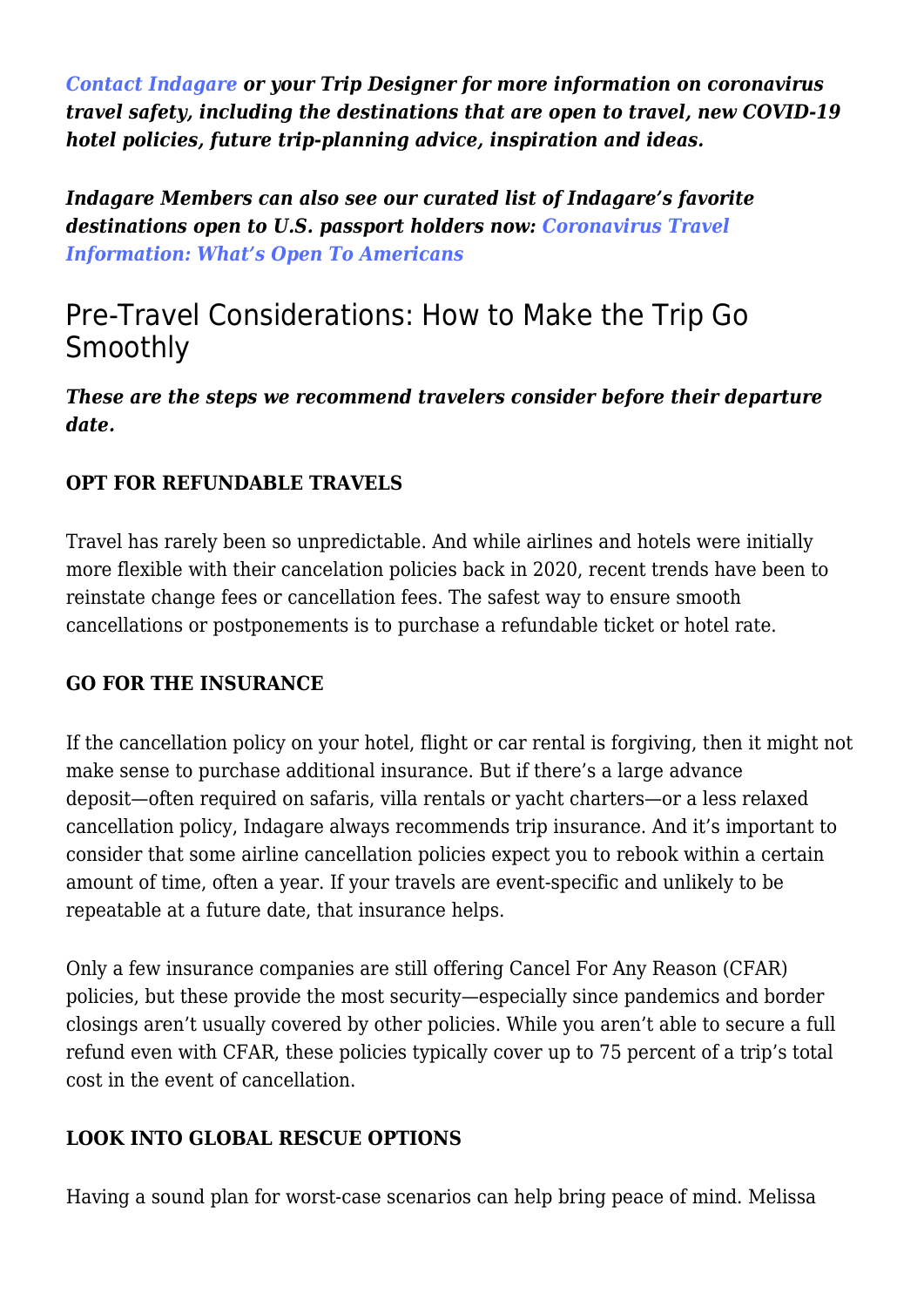Biggs Bradley, Indagare CEO and founder, recommends [Medjet,](https://medjetassist.com/Indagare) which provides Covid evacuations within the Continental U.S., Canada, Mexico and much of the Caribbean (as well as non-Covid medical transports home from around the world). Global Guardian's emergency protection services also provide for medical evacuations for travelers around the world. *[Contact Indagare](https://www.indagare.com/contact) to talk through your options.*

#### **SCHEDULE YOUR COVID TEST(S)**

Depending on your home state and your destination, multiple Covid-19 tests may be required before, during and after your trip. Many countries, including the U.S., require initial proof of a negative result from within a few days before travel to enter. This means scheduling one during the right window, while giving enough time for the results to come back, is crucial.

Some destinations require additional testing after travel. And since December 2021, all international arrivals—including returning U.S. citizens—to the United States must have proof of a negative test result (or documentation of having already contracted the virus) from within the day before their return flight.

It can be challenging to find test centers, both at home and abroad, but Indagare and our partners around the world can often help recommend and coordinate testing schedules to keep your journeys running smoothly. Another option: [government](https://www.indagare.com/destinations/world/articles/covid-tests-international-travelers)[approved self-tests combined with telehealth services.](https://www.indagare.com/destinations/world/articles/covid-tests-international-travelers)

#### **PRINT THE TEST RESULTS…**

Most often, your Covid test results will be sent via text and/or email. In many cases, key information such as your name, the test date, or proof of the test being PCR is hidden when presented on a smartphone, making it time-consuming (or even impossible) to pass through health checks. And some destinations require results in paper form. To save time and stress, Indagare always recommends travelers print several copies of any required health forms and test results.

#### **…AND SEE IF YOUR AIRLINE IS USING DIGITAL HEALTH PASSPORTS**

Several airlines are now or will soon be allowing for digital health passports. Using apps like VeriFly or TrustAssure, the process lets passengers upload their negative test results and required health forms for the airline to pre-approve in the app. This way, you avoid the stress of showing up to the airport only to realize you don't have the proper paperwork. (We still recommend bringing hard copies.)

Currently, American Airlines offers this feature for travelers on any flight within or to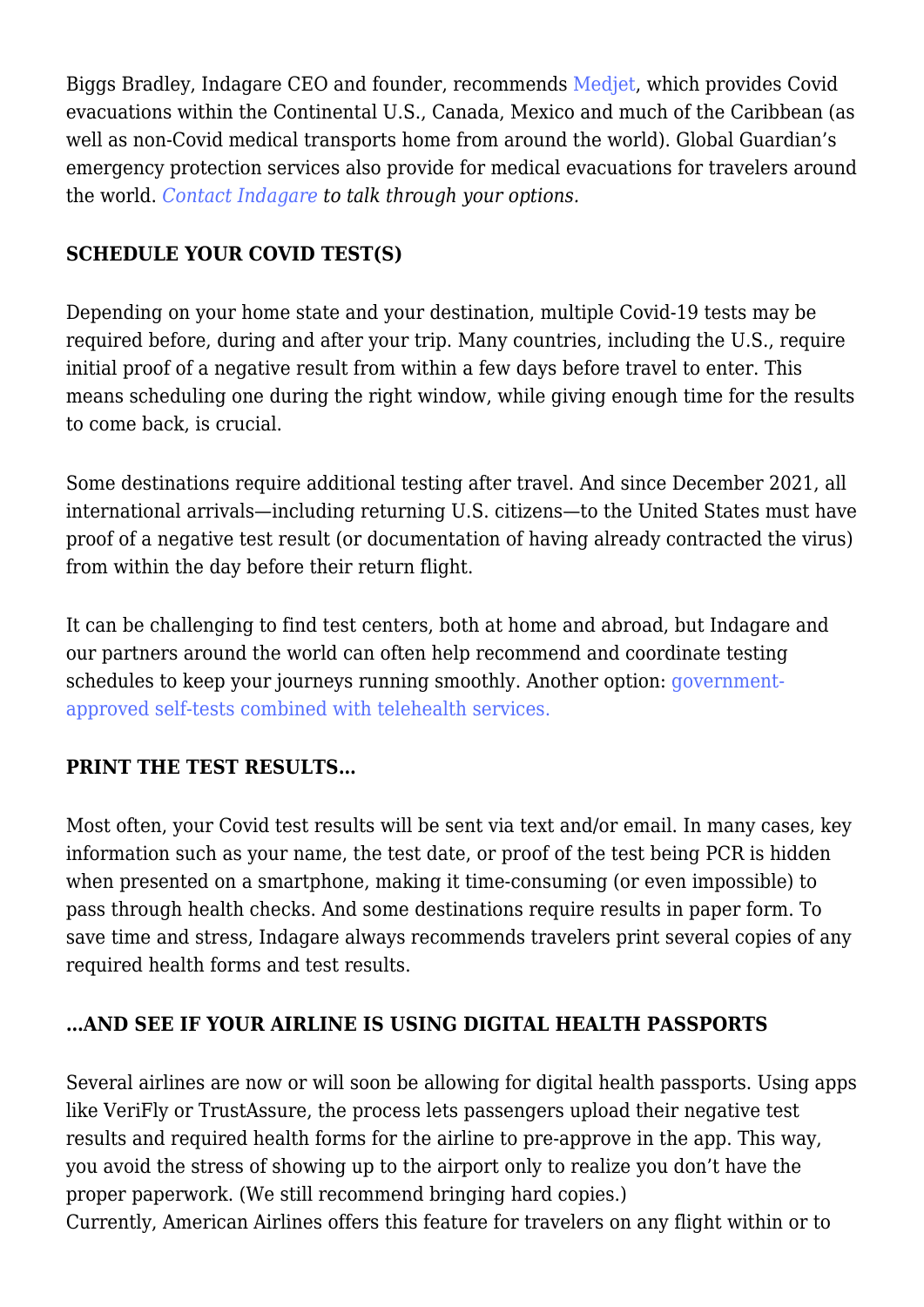the U.S., plus international flights to the eight countries (including the UK, Colombia, Jamaica and Chile). Delta and Alaska Airways are set to launch their own programs soon.

#### **PICK THE RIGHT SEAT**

It's widely accepted that airplanes' rapid filtration systems help keep them a safe means of transportation. Still, being in closed quarters for hours does come with risks (minimized by the use of face masks by passengers and crew).A [2018 study from](http://news.emory.edu/stories/2018/03/airline_disease_transmission_study/) [Emory](http://news.emory.edu/stories/2018/03/airline_disease_transmission_study/) looked at transmission rates of infectious diseases on aircraft and concluded that window seats typically offer the most isolation, as opposed to middle and aisle seats which come into contact with many more passengers.

#### **SIGN UP IN ADVANCE TO AVOID LINES**

The number of travelers plummeted in March 2020, but has since returned almost to 2019 levels. Airport lines to check bags and go through security can still be unpredictable. But there are a few easy steps to avoid them.

#### *Bag-Check Lines*

Flying with carry-on only is one answer, but for longer trips, another option is to simply ship your baggage in advance. Indagare can help discuss the various services that do this.

#### *Airport Security*

Global Entry and TSA Precheck usually help, but the programs don't actually guarantee Pre-check every time, and many airports have limited the Pre-check security checkpoints with fewer travelers passing through. Having Clear, meanwhile, guarantees line-free security screenings at more than 30 airports around the country.

#### **PURCHASE THE RIGHT PPE & SANITIZERS**

Face coverings are required on flights. Another tip: bring antimicrobial wipes for international travel instead of large amounts of liquid hand sanitizer. Not only do they make it easier to give your immediate surroundings an extra cleaning, but they won't set off any security issues that liquids sometimes can. TSA has expanded their fluid allowance—up to 12 ounces—for sanitizer, but as Melissa Biggs Bradley discovered on her October trip to Kenya, the team at Heathrow doesn't make the same exception.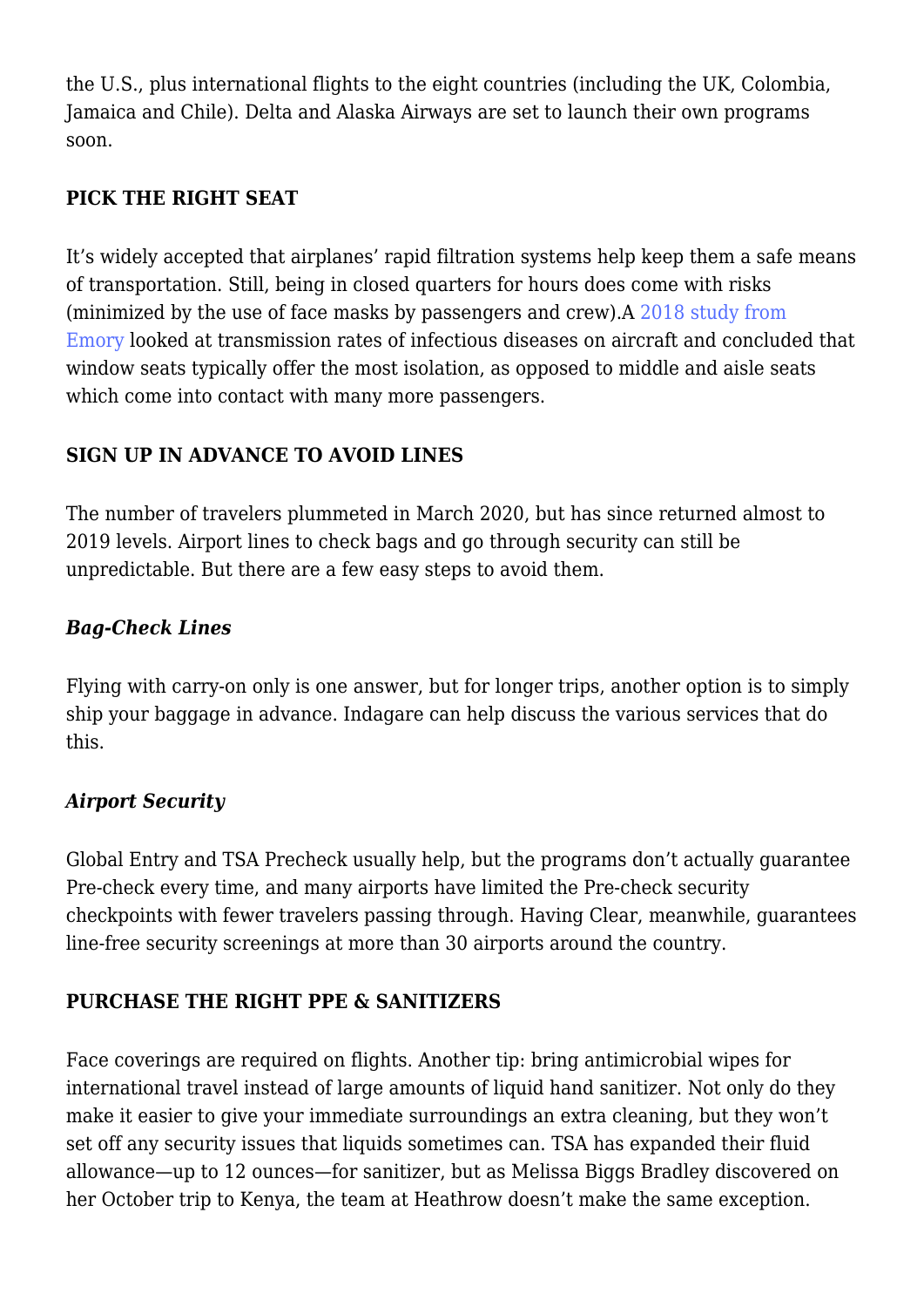#### **The Indagare Take**

*"You have to be sure that you have the masks and the sanitizer, and the Lysol wipes, but actually, I was surprised to feel safe, from the moment I got to JFK to getting off my first flight. It's all about your comfort level. I really loved Delta, and I was surprised to find that the passengers (both in the airport and on the plane) were actually very mindful and respectful of each other's space. It's given me real hope."—Diana Li, Marketing Director, who flew to Delta and United for her [National Parks road trip](https://www.indagare.com/destinations/north-america/articles/national-parks-road-trip-coronavirus)*

### During Your Trip: Minimize Exposure, Maximize Meaning & Go with the Flow

How we travel matters now more than ever, as the global tourism industry—which accounts for millions of jobs and 10 percent of the world's GDP—faces an uphill battle to regain its staggering losses from 2020.

One way we recommend ensuring your trip is meaningful, is to opt for [considered vs.](https://www.indagare.com/destinations/world/articles/the-future-of-travel-a-considered-vs-consumptive-approach) [consumptive travel](https://www.indagare.com/destinations/world/articles/the-future-of-travel-a-considered-vs-consumptive-approach). "Back when it was harder to get places," says Melissa Biggs Bradley, "you stayed longer, you looked deeper, you expected fewer habitual comforts and you brought less of your routine with you—instead you surrendered to the foreign." That's exactly the type of journey that helps a community rebuild its travel sector. Instead of "hitting the highlights," trips in 2021 and beyond can be slower, with activities chosen carefully to both limit exposure and maximize impact on projects that are critically important, from conservation campaigns to educational or entrepreneurial programs for women. On our recent Insider Journeys Impact Trip to Kenya, for example, travelers visited and supported various foundations, including the David Sheldrick Trust, Angama Foundation and Big Life and Wilderness Trust to support conservation and community efforts.

Another way to maximize impact: Ask the individuals you encounter—in a socially distant setting—what's needed most. Learning how Covid has impacted their communities is the best way to help them move forward.

And finally, travelers now need to be flexible about possible surprises during their trip. Flights are canceled more than before, destinations may enforce new regulations—from testing requirements to curfews—at any time, and hotels may close abruptly if guests or someone on staff tests positive for Covid. At every step of the way, Indagare is here to be your advocate to help you find solutions should things not go as planned.